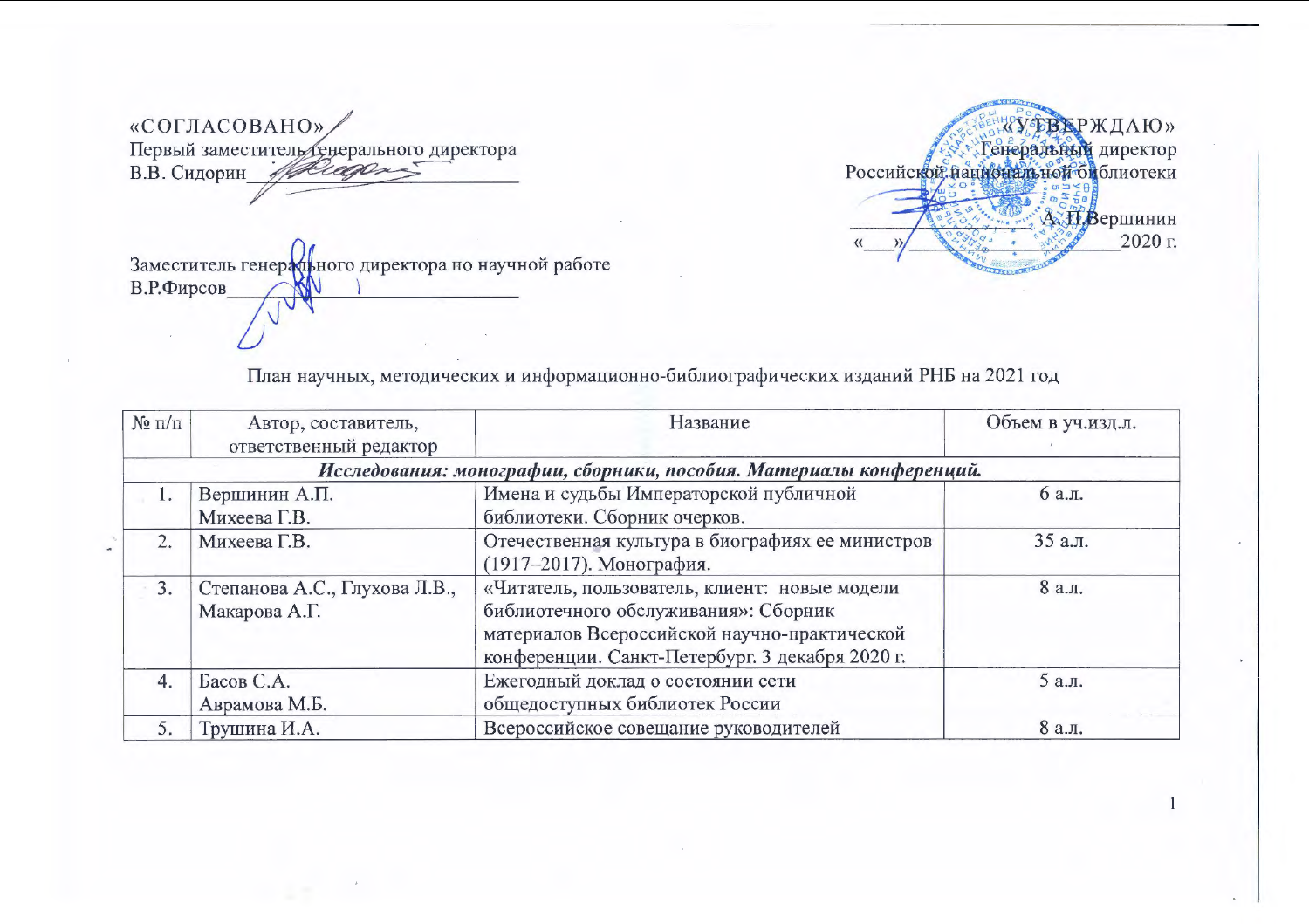|     |                                                            | федеральных и центральных региональных<br>библиотек России, 11-12 ноября 2020, Санкт-<br>Петербург. Сборник материалов.                                                                           |                     |
|-----|------------------------------------------------------------|---------------------------------------------------------------------------------------------------------------------------------------------------------------------------------------------------|---------------------|
| 6.  | Великова Т.Д., Попихина Е.А.,<br>Трепова Е.С., Хазова С.С. | Предупреждение и ликвидация последствий аварий<br>в библиотеках. Методическое пособие.                                                                                                            | 2 а.л.              |
| 7.  | Великова Т.Д., Хазова С.С.                                 | Защитные меры в библиотеках в условиях<br>пандемии. Методические рекомендации.                                                                                                                    | 1 а.л.              |
| 8.  | Сперанская Н.М.                                            | Российская наука в европейском контексте в первой<br>половине XIX в. (к 250-летию со дня рождения<br>Александра фон Гумбольдта и 190-летию его<br>путешествия по России). Сборник научных трудов. | 12 а.л.             |
| 9.  | Михайлова Е. А.<br>Сухоруков Л. Н.                         | История отечественной культуры в архивных<br>документах. Сборник статей. Вып. 2.                                                                                                                  | 15 а.л., 30 ил.     |
| 10. | Леликова Н.К.                                              | Историко-библиографические исследования. Вып.<br>14. Сборник научных трудов                                                                                                                       | 18 а.л.             |
| 11. | Матвеев М.Ю.                                               | История библиотек: исследования, материалы, док.:<br>сб. науч. тр.                                                                                                                                | 10 а.л.             |
| 12. | Балацкая Н. М.                                             | Проблемы краеведческой деятельности библиотек<br>- 2020. Сборник статей и материалов                                                                                                              | 20 а.л.             |
| 13. | Патрушева Н.Г.                                             | Цензура в России: история и современность. Вып.<br>10. Сборник научных трудов.                                                                                                                    | 35 а.л.             |
| 14. | Ильина О.Н.                                                | Личные библиотеки в составе фондов Российских<br>книгохранилищ: проблемы изучения. Вып. 3:<br>Материалы научно-методического семинара 13-14<br>октября 2020 г.                                    | 22 а.л.             |
| 15. | Шевченко Е.Э.                                              | Новые поступления в Отдел рукописей РНБ (2011-<br>2015). Поступления в Сектор древнерусских<br>фондов. Каталог                                                                                    | 6,5 а.л., 16 цв.ил. |

 $\sim$ 

 $\mathbf{r}$ 

 $\mathcal{L}_{\mathcal{A}}$